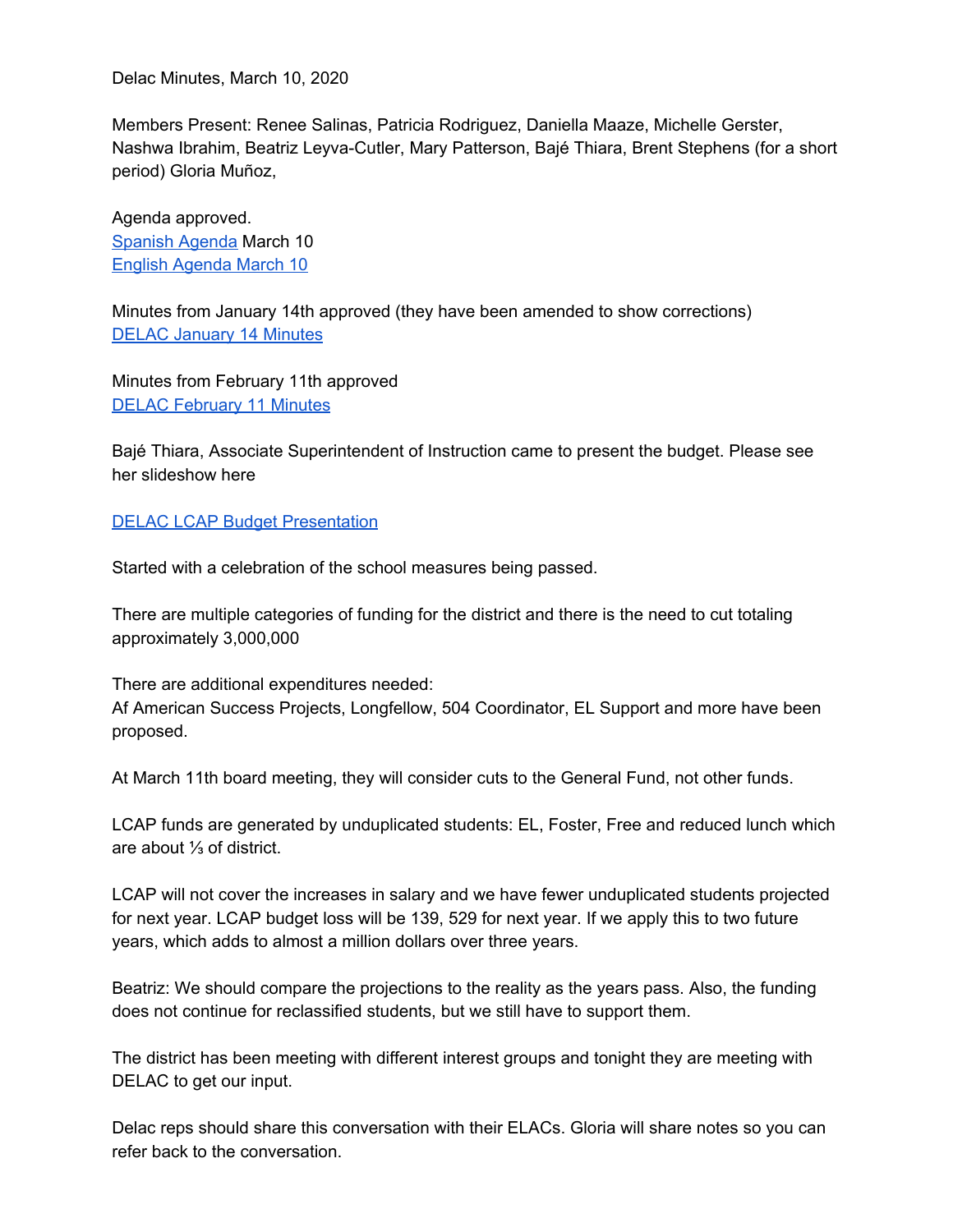They have received various suggestions from their earlier focus groups. We spent the rest of the meeting in pairs and trios writing comments and asking questions about the budgets from a DELAC perspective. We turned the notes into the meeting organizers.

Actas de DELAC, 10 de marzo de 2020

Miembros presentes: Renee Salinas, Patricia Rodríguez, Daniella Maaze, Michelle Gerster, Nashwa Ibrahim, Beatriz Leyva-Cutler, Mary Patterson, Bajé Thiara, Brent Stephens (por un período breve), Gloria Muñoz

Agenda aprobada.

[Spanish](https://drive.google.com/open?id=1vbYakr0ear2eBMz-9WgRcArrcnG53BV8) Agenda March 10 English [Agenda](https://drive.google.com/file/d/1PVm5uMix0HoNU9WdW5iplsnJkczsUf0j/view?usp=sharing) March 10

Actas del 14 de enero aprobadas (se han modificado para mostrar correcciones) [DELAC](https://docs.google.com/document/d/1ZNHWU_HZ8d6qeWIktDC93DMQnCDGPuyFyyIqUCEsgRQ/edit?usp=sharing) enero 14 Actas

Actas del 11 de febrero aprobadas DELAC [February](https://docs.google.com/document/d/10yuRlW2e7lPN_juvdaK75gQdaqFUMpyMpZnFnDFB2dw/edit?usp=sharing) 11 Minutes

Bajé Thiara, Superintendente Asociado de Instrucción vino a presentar el presupuesto. Por favor vea su presentación de diapositivas aquí:

DELAC LCAP Budget [Presentation](https://drive.google.com/file/d/1qkElcleZQu2n6rXjO9n1SCmfHa7XUh6o/view?usp=sharing)

Comenzó con una celebración de las medidas escolares aprobadas.

Existen múltiples categorías de fondos para el distrito y existe la necesidad de recortar un total de aproximadamente \$3,000,000

Hay gastos adicionales necesarios:

Se han propuesto proyectos: Éxito africano americano, Longfellow, Coordinador de los planes 504, Apoyo de EL y más.

En la reunión de la junta del 11 de marzo, considerarán recortes al Fondo General, no a otros fondos.

Los fondos LCAP son generados para los estudiantes no duplicados: EL, Foster, almuerzo gratis y reducido, que son aproximadamente ⅓ del distrito.